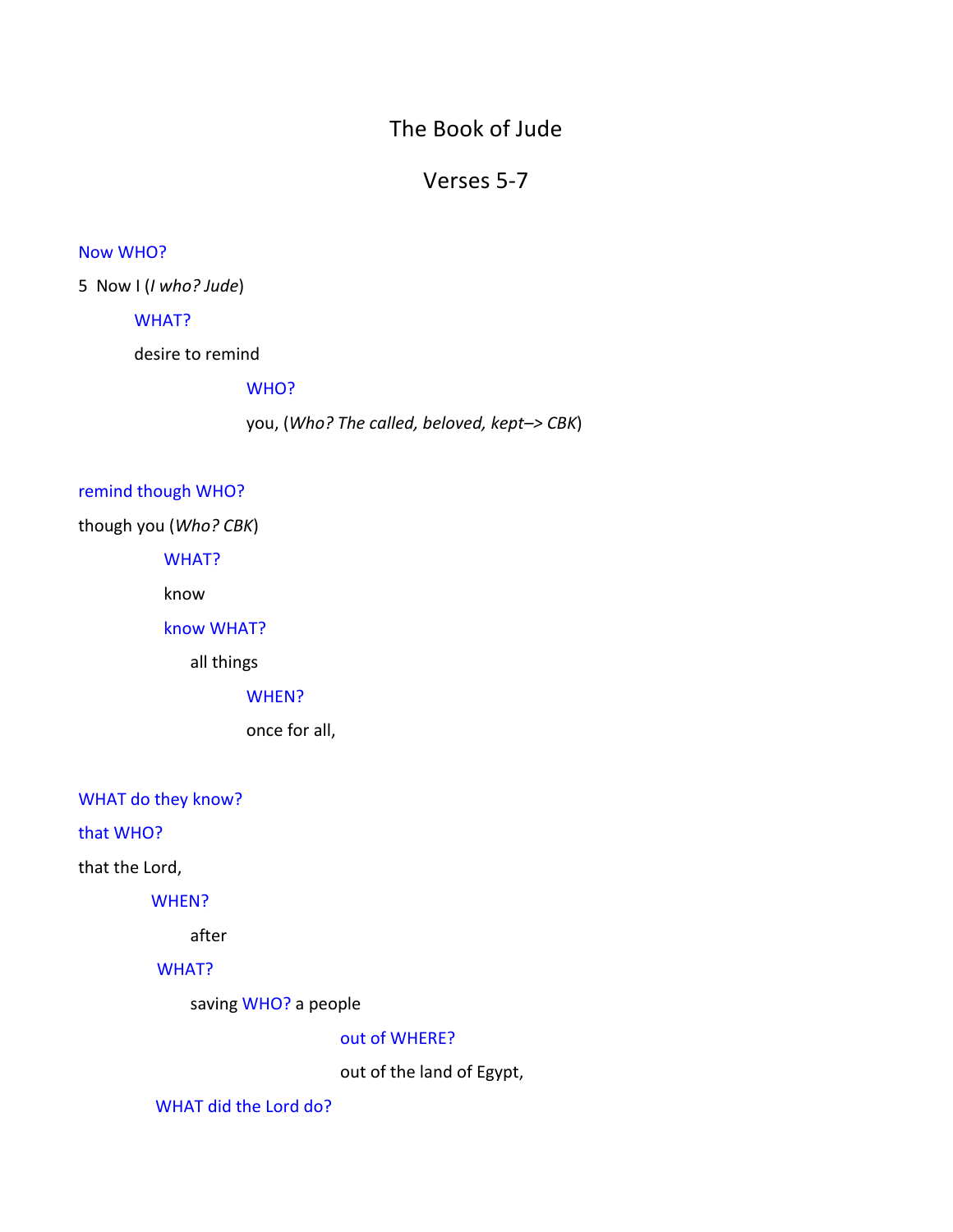# subsequently **destroyed**

# WHO?

those who 

## WHAT?

did not believe.

6 And

# WHO?

angels

#### WHAT?

who did not keep

## WHAT?

 their own domain, 

but

## WHAT?

 abandoned

## WHAT?

 their proper abode, 

#### WHO?

He (Who? the Lord)

# WHAT do with these angels?

 has kept in eternal bonds

## WHERE?

 under darkness

## for WHAT?

# for **the** judgment

## of WHAT?

of the great day,

## Just as WHO?

7 just *as* Sodom